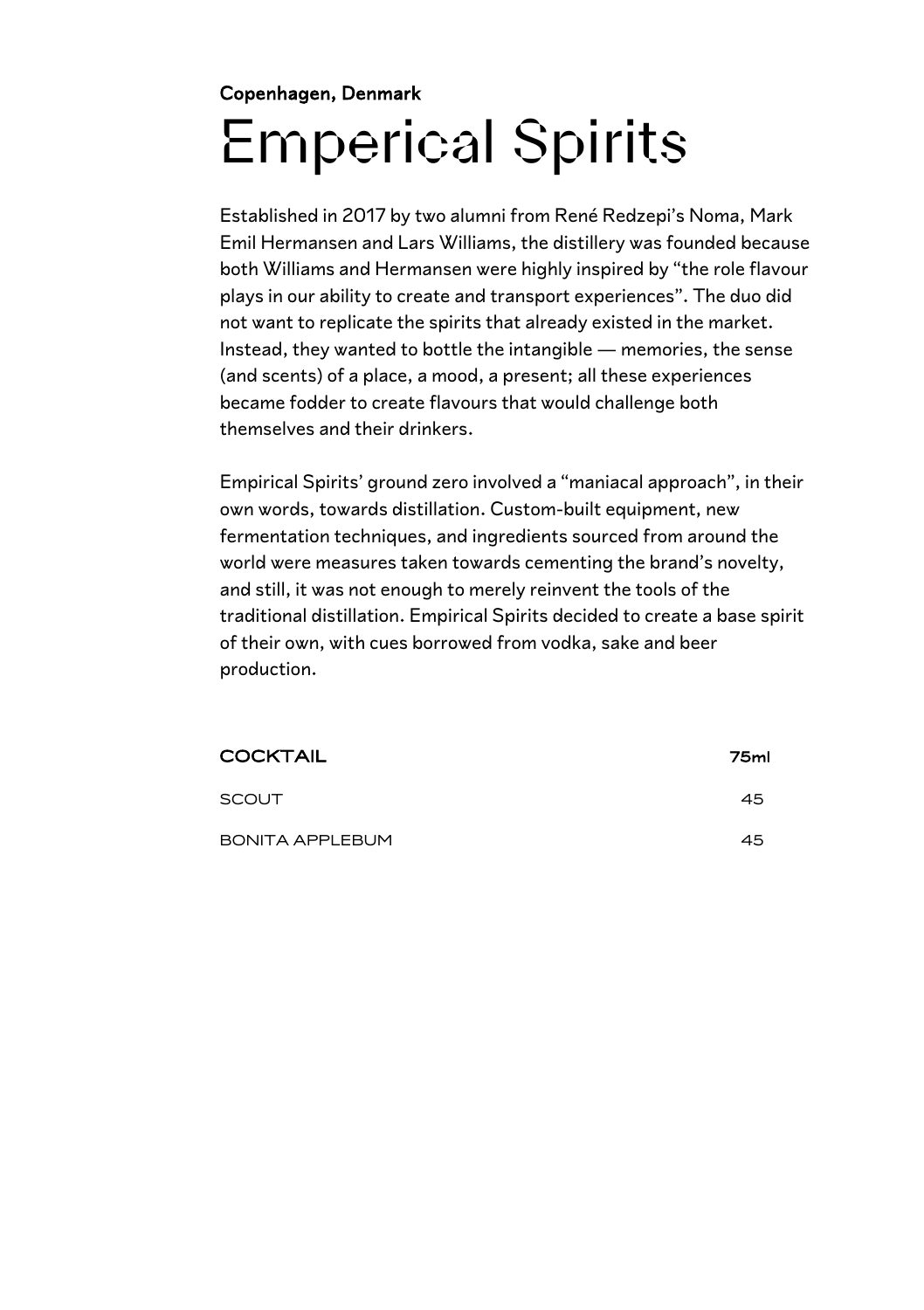### Mosel, Germany FIO Wines

Fio Wines find its origin in an encounter at a wine-tasting event, on a Caribbean Island, over a decade ago. The protagonists were one of the most high-profile wine growers in the world, Dirk Niepoort (who absolutely loves Mosel wines), and a child of the Mosel, Philipp Kettern, the latest of a long dynasty of Kettern in Piesport. They talked, and it clicked, as Philipp recalled: "Dirk put my ideas upside down and got me on the path to produce elegant Mosel wines made in the traditional way." Meanwhile, the son of Dirk, Daniel, entered the winery and now lives in the Mosel.

A fascinating project between three amazing people. Two great young wine makers, in Philipp and Daniel, are being guided by the legendary Dirk Niepoort. Fio stands for common thread and refers to the community of minds between the three.

| <b>WHITE</b>        | 750ml |
|---------------------|-------|
| 2016 CABI SEHR NETT | 141   |
| 2016 FALKENBERG     | 174   |
| 2013 FIO            | 193   |
| 2013 GOLDTRÖPFCHEN  | 225   |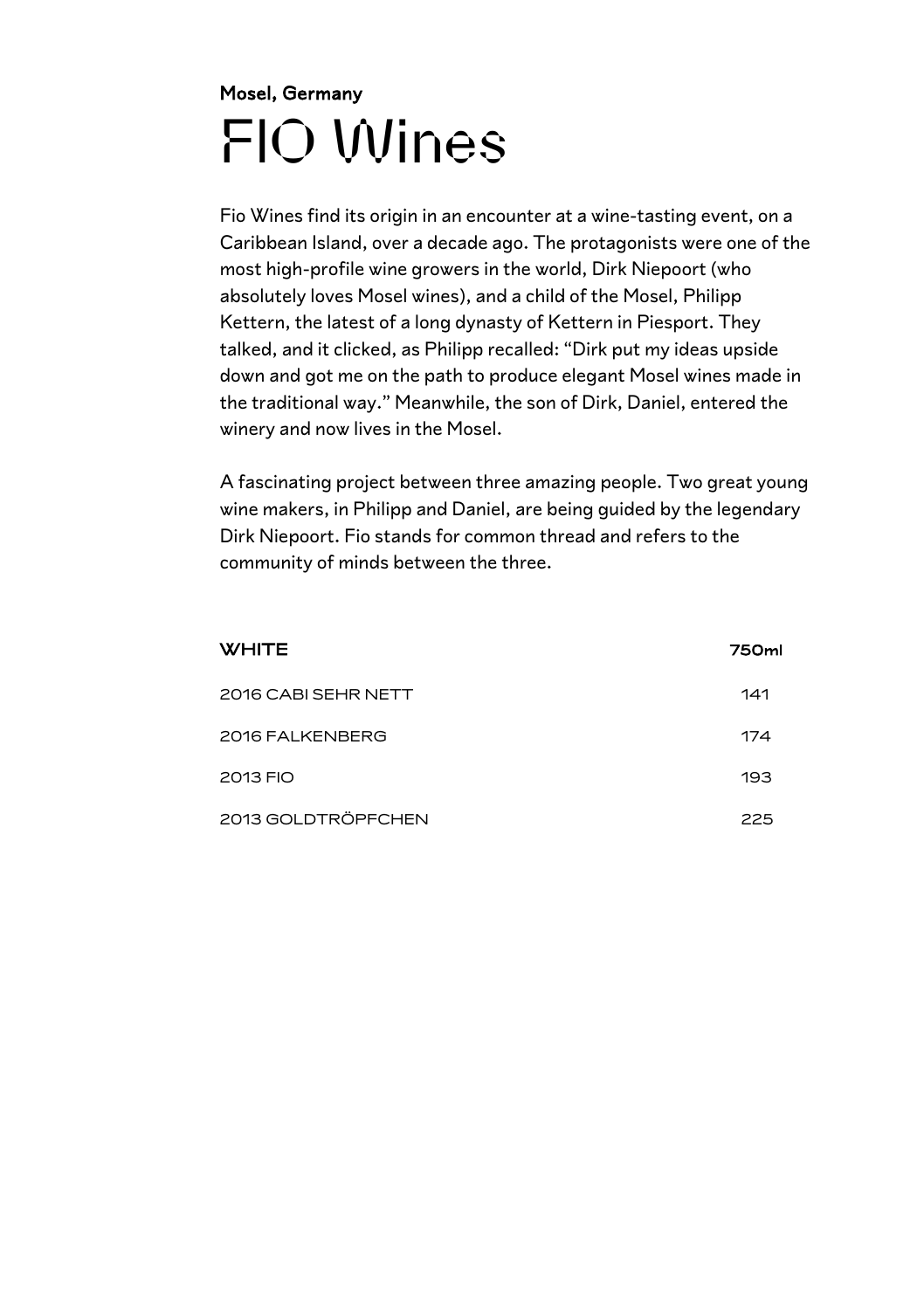### Champagne, France Henri Giraud

"The greatest champagne you've never heard of" – Robert Parker

Henri Giraud a 17<sup>th</sup> century Champagne house remains independent and family-run, a rarity in the region. The  $12<sup>th</sup>$  generation family member, Claude Giraud shows immense passion for the estate and is known as the 'King of Pinot Noir'.

Reviving the purest traditions, the Henri Giraud house had rebuilt their first oak casks from the local Argonne forest, giving its champagnes true elegance and a unique woody flavour. Their constant exploration of materials like terracotta and sandstone, paired with minimal intervention methods, has yielded some of Champagnes most iconic but also iconoclastic sparkling wines.

| <b>BUBBLY</b>            | 750ml |
|--------------------------|-------|
| NV ESPRIT NATURE         | 175   |
| NV BLANC DE CRAIE        | 210   |
| NV HOMMAGE AU PINOT NOIR | 255   |
| NV DAME JANE ROSE        | 285   |
| MV16 AŸ, GRAND CRU       | 480   |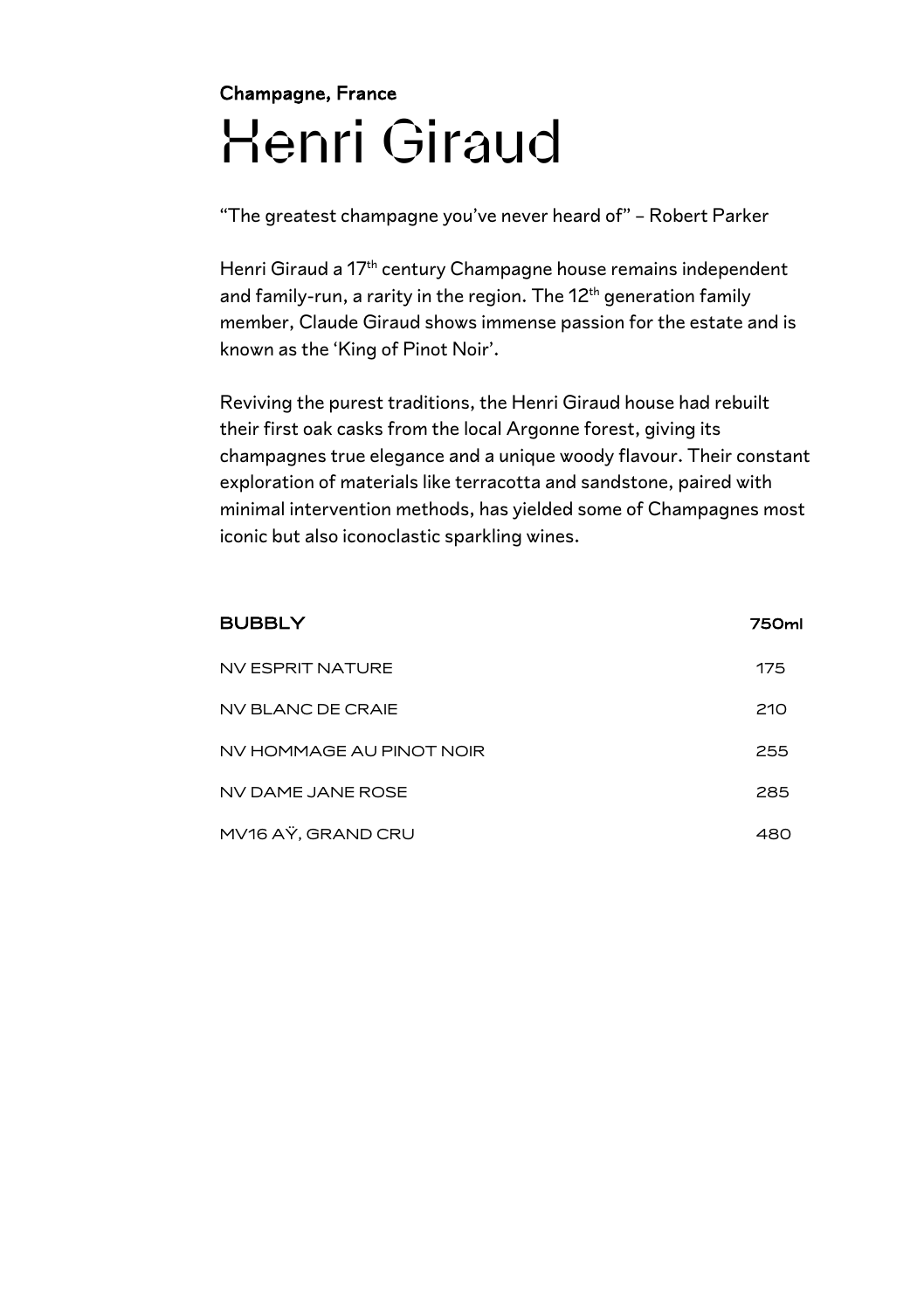### Alsace, France Valentin Zusslin

Marie Zusslin and her brother Jean-Paul are the 13th generation of their family to make wine in Orschwihr and tend Riesling vines in their terraced monopole lieu-dit vineyard, Clos Liebenberg. In addition to the sandstone-based clos, they farm two other hillside terroirs, Bollenberg (iron-rich clay and limestone with marine deposits) and Grand Cru Pfingstberg (clay and sandstone).

Since 1997, the estate is led solely by the principles of biodynamic viticulture in order to re-create a universe suitable for biodiversity. These principles encourage the expression of the soil and environment from Zusslin's three terroirs. A strict selection of their grapes in the vineyards and at the cellar gives to the wines concentration and elegance.

| <b>BUBBLY</b>                  |    | 150ml 750ml |
|--------------------------------|----|-------------|
| CREMANT D'ALSACE BRUT ZÉRO     |    | 129         |
| <b>WHITE</b>                   |    |             |
| 2018 ORSCHWIHR RIESLING        |    | 130         |
| 2011 PFINGSTBERG RIESLING GC   |    | 168         |
| 2014 PFINGSTBERG RIESLING GC   | 39 | 164         |
| 2018 BOLLENBERG GEWÜRZTRAMINER |    | 129         |
| <b>RED</b>                     |    |             |
| 2019 OPHRYS                    |    | 129         |

| 2018 'BOLLENBERG' PINOT NOIR | -147 |
|------------------------------|------|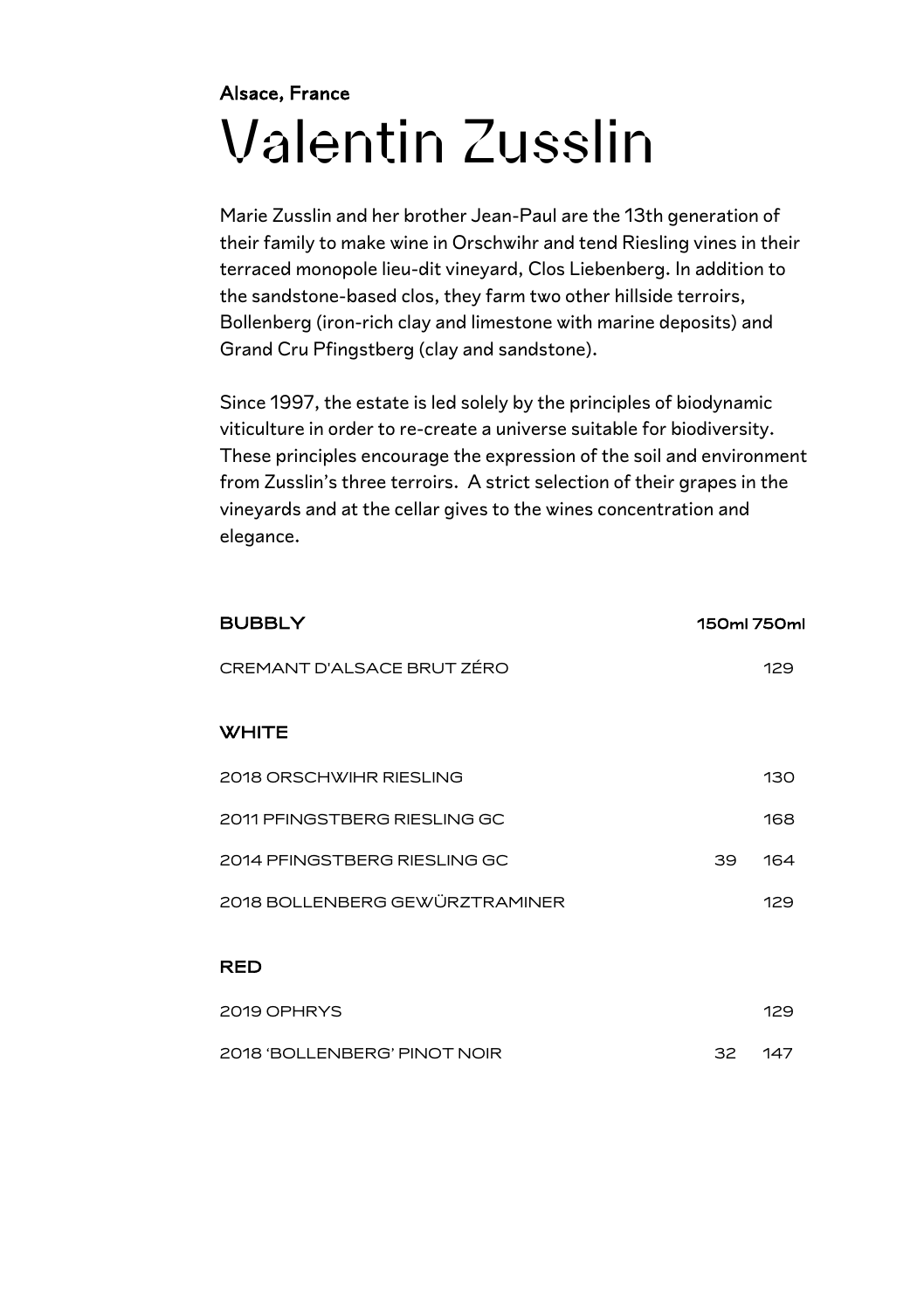| <b>GRAIN</b>                 |    | 45ml 500ml |
|------------------------------|----|------------|
| <b>WHISKY ALSACIEN</b>       | 25 | 238        |
| <b>JUNIPER</b>               |    |            |
| <b>GINETTE</b>               | 24 | 225        |
| <b>DIGESTIF</b>              |    |            |
| MIRABELLE D'ALSACE           | 21 | 266        |
| <b>VIELLE PRUNE D'ALSACE</b> | 20 | 250        |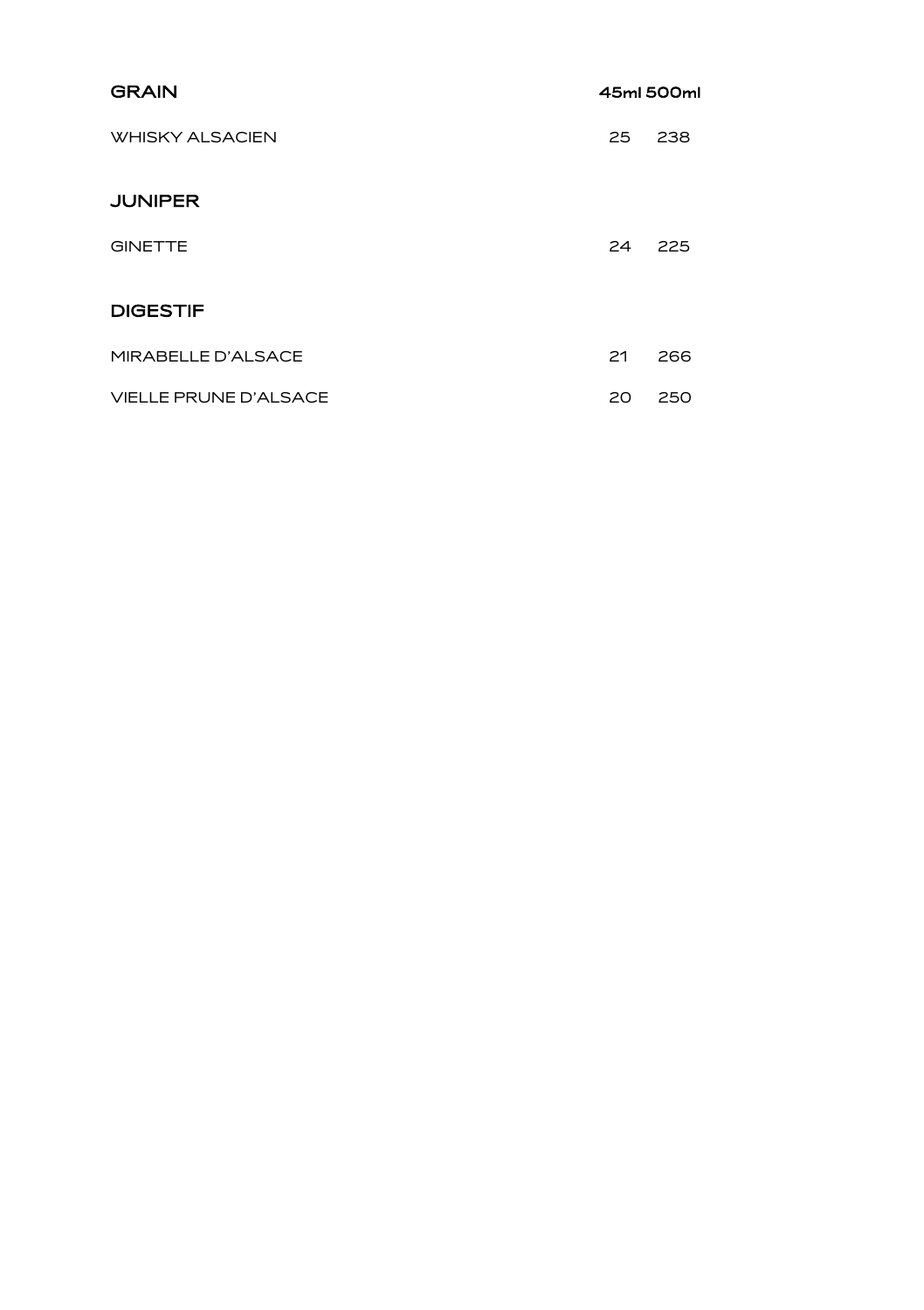### Jerez, Spain Equipo Navazos

Equipo Navazos are making Sherry sexy again. What originally started out as a private buying club for an outstanding Amontillado located in the cellar of Miguel Sánchez Ayala, has become one of the most sought after series of bottlings sourced from, and inspired by the wines of Jerez and Montilla-Moriles. Jesús Barquín, a professor of criminal law at the University of Granda and Eduardo Ojeda, the technical director of Grupo Estévez, guided by their vast knowledge of, and unparalleled access to, the best wines, cellars and soleras of the region, have since 2005 assembled one of the finest offerings of Sherries in the market.

Since that first cask of Amontillado, labeled simply Bota de Amontillado no.1 in honor of the short story by Edgar Allan Poe, each successive bottling as been numbered, bottled en rama, limited in release and quick to sell out. A navazo is a typical home farmland in Sanlúcar de Barrameda, close to the shore where the lands are usually excavated from the dunes by the growers, in order to benefit from the moisture of the phreatic layer. Nowadays, due to the urban expansion, they have become rare, but in the past they were surrounding bodegas like Sánchez Ayala where it all started.

| <b>SWEET</b><br>LA BOTA 36 PEDRO XIMENEZ 'BOTA NO'           | 48 | 100ml 375ml 500ml 750ml<br>209 |  |
|--------------------------------------------------------------|----|--------------------------------|--|
| <b>APÉRITIF</b><br>LA BOTA 24 FINO AMONTILLADO<br>'MONTILLA' | 33 | 203                            |  |
| LA BOTA 39 MANZANILLA PASADA<br><b>BOTANO'</b>               |    | 217                            |  |
| <b>DIGESTIF</b><br>LA BOTA 31 AMONTILLADO 'BOTA NO'          |    | 222                            |  |
| LA BOTA 34 PALO CORTADO<br>'PATA DE GALLINA'                 | 36 | 225                            |  |
| LA BOTA 28 OLOROSO 'BOTA PUNTA'                              |    | 222                            |  |
| LA BOTA 33 DULCE 'COLOR BOTA NO'                             |    | 295                            |  |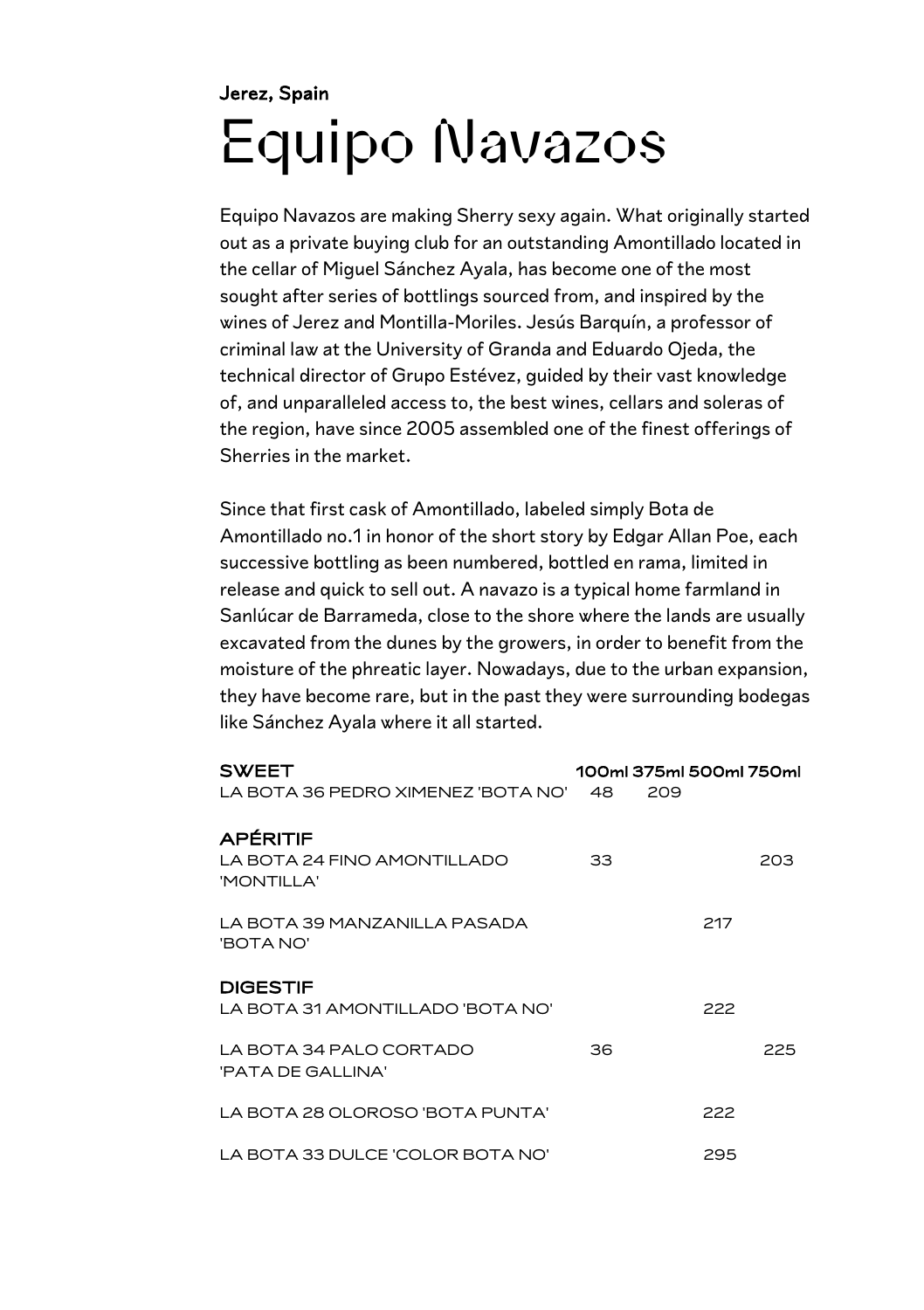#### Douro/Barraida, Portugal Niepoort

Founded in 1842, the small Port house of Niepoort is now run by 5th generation brother and sister Dirk and Verena Niepoort. It's easy to forget that it was only a few years ago that Niepoort was only sought out by a small band of faithful followers, as stock of remarkable, artisan wines built up in the cramped old Niepoort lodge in Rua Serpa Pinto in Vila Nova de Gaia. These days, with a formidable international reputation which spans all styles from aged tawny to vintage, and all points in between, demand threatens to outstrip supply. Ports are all made at the old Museu de Lagares in Vale de Mendiz, which has the only circular granite Lagares in the Douro.

Niepoort's mission has always been to be a "niche player", to produce distinctive Ports and Douro wines, combining centuries-old tradition with innovation. This continues today with new vineyard projects to produce dry, natural wines in the Douro - Bairrada - Dão triangle. The importance attached to understanding soils, climates and grape varieties has led the current head of the business Dirk Niepoort down the path of Biodynamics, a practise that respects the "moods" of Nature, to find a balance between biodiversity and minimum intervention, and the wines really speak for themselves. Many of their vineyards now have organic certification, which is very much against the grain in contemporary Port making. After 150 years of doing things just a little differently, Niepoort are now highly respected for their delicious Ports and an increasing array of natural table wines.

| WHITE                        |    | 150ml 750ml 1000ml |     |
|------------------------------|----|--------------------|-----|
| 2019 'NAT COOL' BRANCO       | 22 |                    | 147 |
| 2019 'REDOMA' RESERVA BRANCO | 35 | 175                |     |
| 1995 'REDOMA' RESERVA BRANCO |    | 195                |     |
| 2017 'TIARA'                 |    | 139                |     |
| 2015 'VINHAS VELHAS' VV      |    | 188                |     |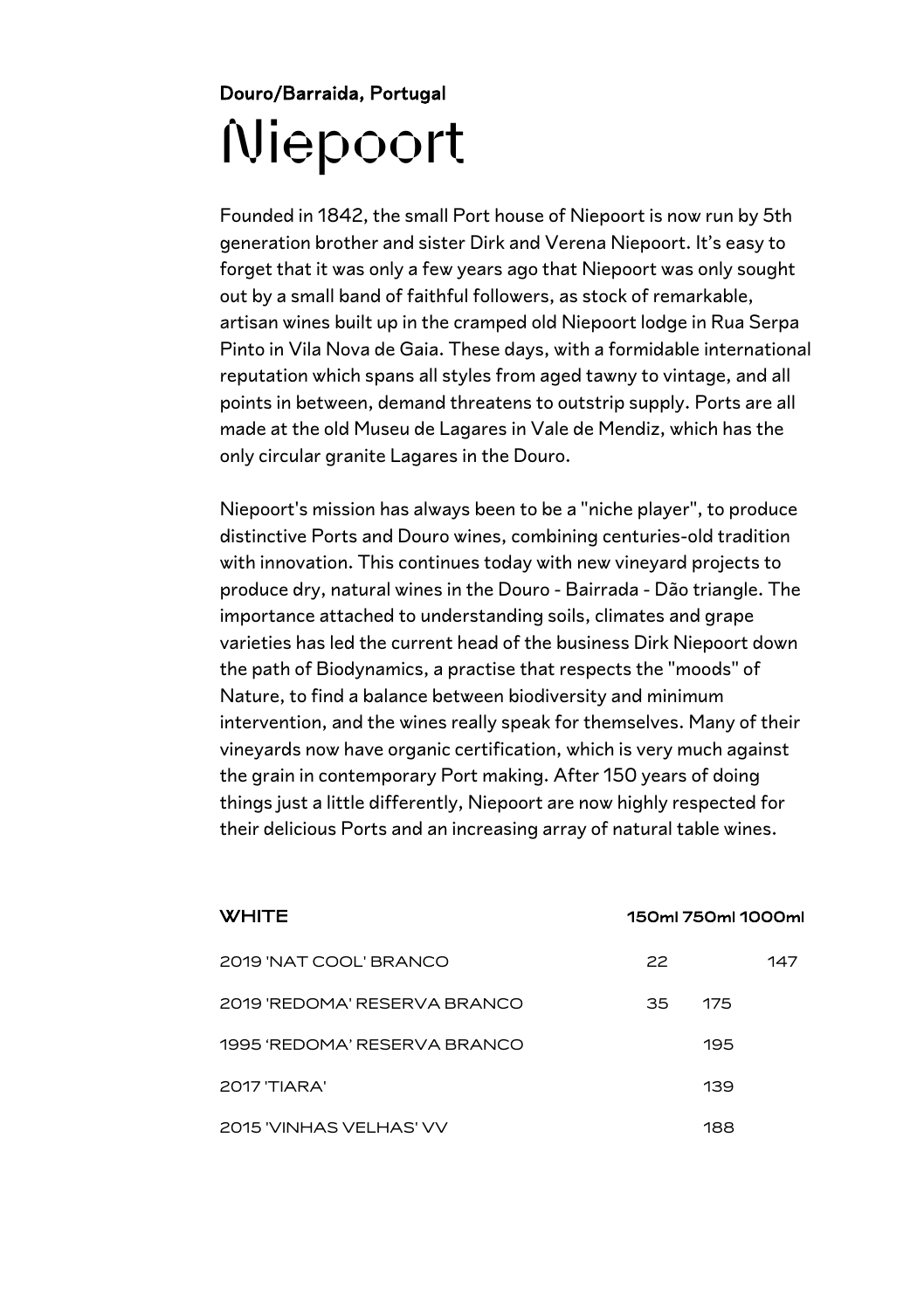#### RED 100ml 150ml 750ml 1000ml

| 2019 'NAT COOL' TINTO       | 21 |     | 138 |
|-----------------------------|----|-----|-----|
| 1995 'REDOMA' TINTO         |    | 198 |     |
| 2016 'REDOMA' TINTO         |    | 159 |     |
| 2016 'BIOMA'                |    | 130 |     |
| 2013 'BATUTA'               |    | 215 |     |
| 2015 'BATUTA'               | 49 | 214 |     |
| 2018 'CHARME'               |    | 280 |     |
| 2013 'ROBUSTUS'             | 51 | 222 |     |
| 2014 'TURRIS'               |    | 315 |     |
| 2015 'LAGAR DE BAIXO'       | 29 | 144 |     |
| 2012 'POEIRINHO' GARRAFEIRA |    | 212 |     |
|                             |    |     |     |

#### SWEET

| 1983 VINTAGE PORT |    | 355 |
|-------------------|----|-----|
| 2000 VINTAGE PORT | 45 | 290 |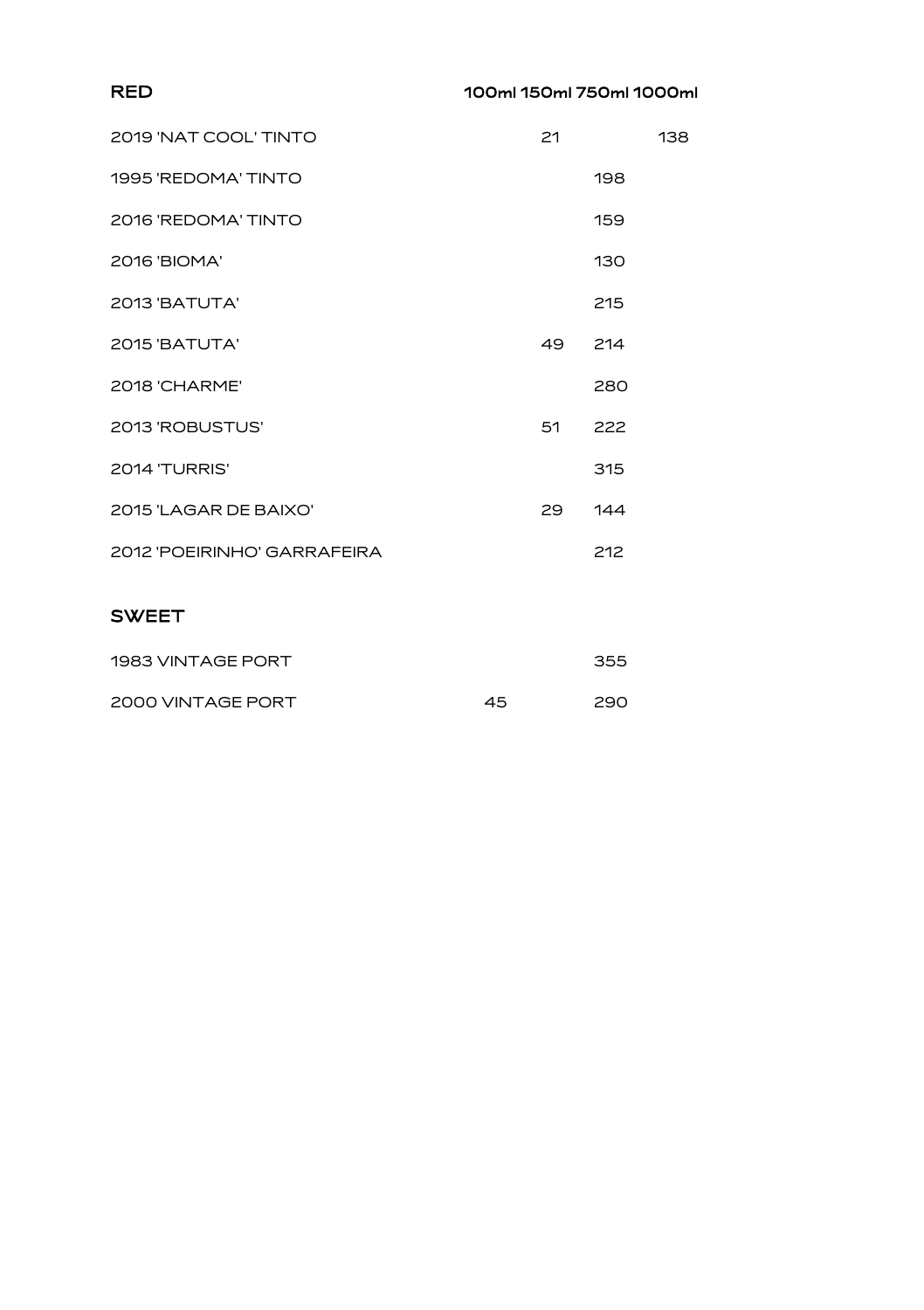#### Yamanashi, Japan Beau Paysage

Beau Paysage, meaning "beautiful landscape", has been around for 18 years now, but besides the most dedicated oenophiles, not many have heard of them. Limited production doesn't help while highly discreet distribution to only select clients in Japan obscures them even further.

Eishi Okamoto, like his high elevation vines in Tsugane's hillsides, is a quiet overcomer and a resolute fighter. He has evolved from conventional winemaking to a natural philosophy. Despite lost harvests and criticisms for his "odd" wines, he still produces every single bottle by hand today. Okamoto-san makes less than 10,000 bottles a year, which sell out prior to release. His wines are impossible to find in retail stores, as they are all pre-allocated to the best natural wine bars and restaurants around the world.

| <b>WHITE</b>                       | 150ml 750ml |     |
|------------------------------------|-------------|-----|
| 2017 TSUGANE CHARDONNAY            |             | 320 |
| <b>ORANGE</b>                      |             |     |
| 2014 A HUM PINOT BLANC             |             | 292 |
| 2015 A HUM 'NUAGE' SAUVIGNON BLANC |             | 295 |
| 2014 A HUM PINOT GRIS              | 66          | 298 |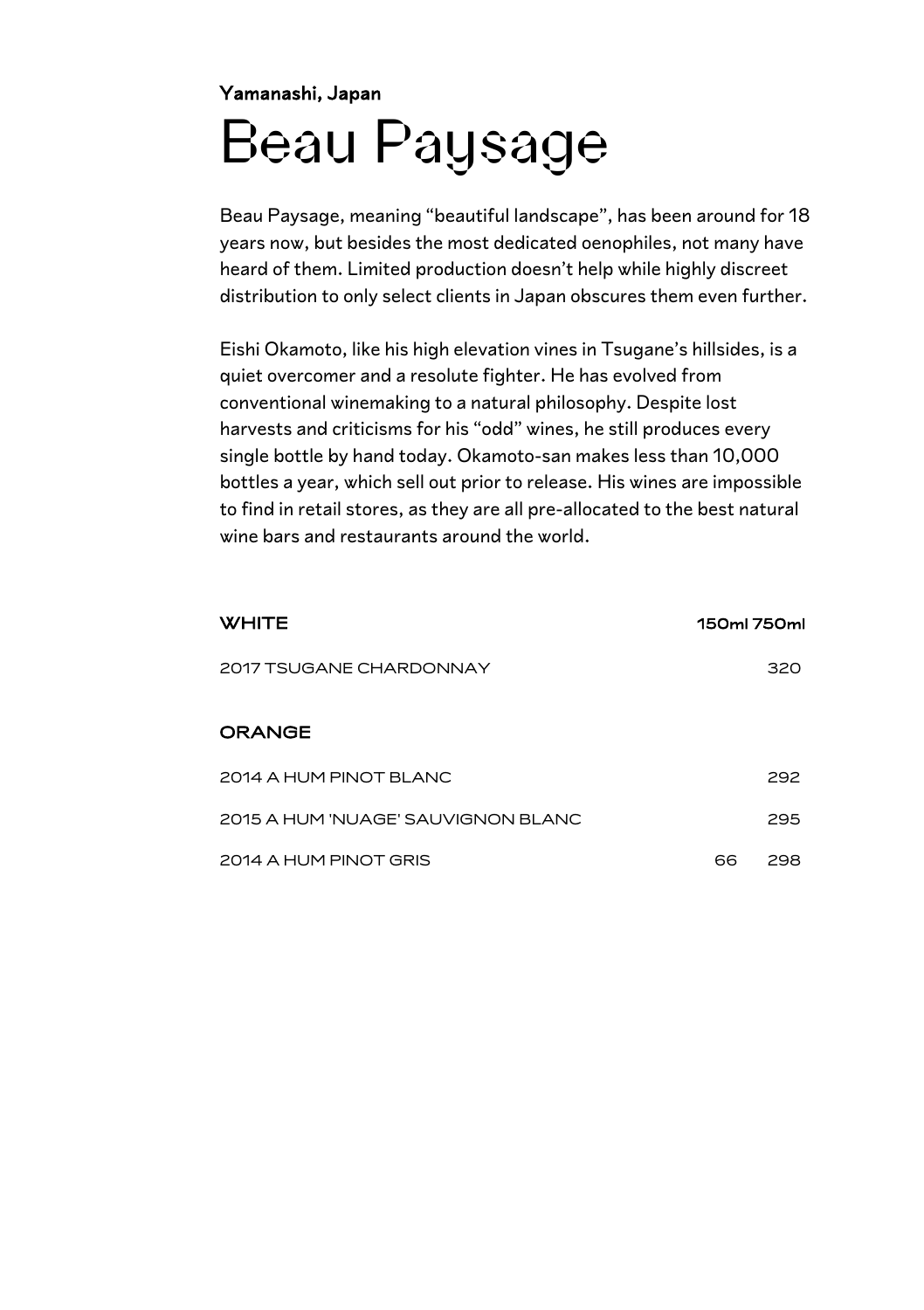Ribera del Duero, Spain

# Dominio de Pingus

Having already made a name for himself as a winemaker at Hacienda Monasterio, Peter Sisseck established the winery in 1995. His aim was to produce an unmistakably Spanish, terroir-driven wine. Peter's tiny production of fewer than 500 cases comes from three parcels of ancient, head-pruned Tempranillo vines. His true genius is demonstrated in the vineyard.

"Tinto Fino is important," he explains. "A lot of cuttings of Tempranillo have come in from Rioja, so not all vineyards in Ribera del Duero are Tinto Fino. There is a difference. All the vines in my plots are very old. They have never been fertilised nor treated with pesticides and all grow following the traditional en vaso system. They are perfect."

| <b>RED</b>  | 750ml |
|-------------|-------|
| 2006 PINGUS | 1880  |
| 2008 PINGUS | 2210  |
| 2010 PINGUS | 1460  |
| 2011 PINGUS | 1400  |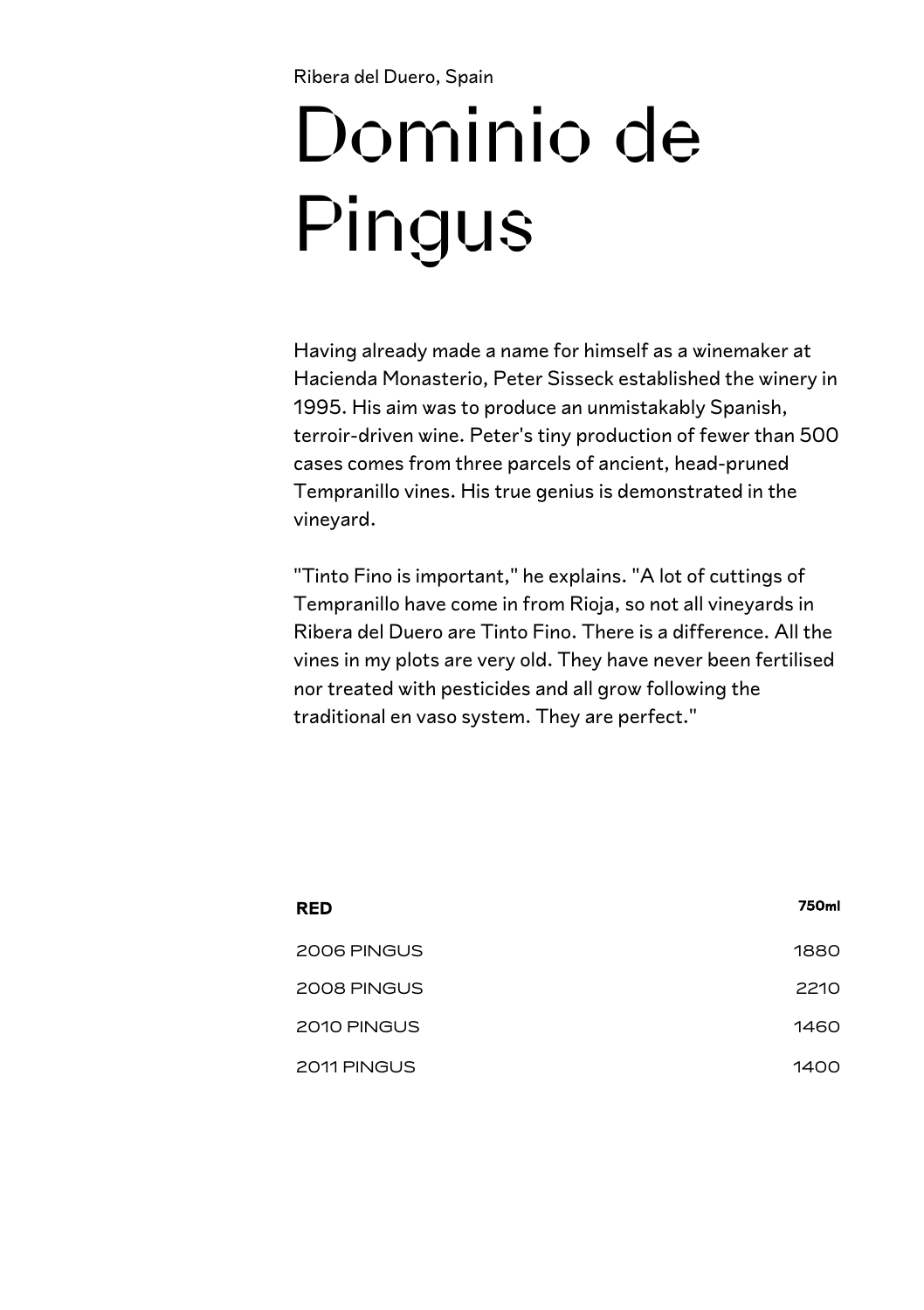Swartland, South Africa

## $\overline{A}$  $\overline{A}$ Badenhorst

Andre Adriaan Badenhorst grew up in the vineyards of the infamous wine estate Groot Constantia in Western Cape, South Africa. After working a few harvests at Chateau Angelus, Alain Graillot in the north Rhone, cousins Hein and Adi Badenhorst purchased Kalmoesfontein farm and restored a cellar that had been neglected since the 1930s.

Here, they now make natural wines traditionally, vinifying in old foudres and cement vats. The vineyards on Kalmoesfontein farm are made up of very old bush-vines planted with Chenin Blanc (average 40 years old), Cinsault (average 45 years), and Grenache (average 58 years). Located on a mountain range which is a granite outcrop, the vines are un-irrigated and farmed as biologically as possible.

| <b>WHITE</b>                         | <b>150ml</b> | 750ml |
|--------------------------------------|--------------|-------|
| 2018 FAMILY WHITE                    |              | 182   |
| 2019 'KELDER' STEEN                  | 39           | 195   |
|                                      |              |       |
| <b>RED</b>                           |              |       |
| 2019 FAMILY RED                      | 39           | 195   |
| 2019 'RAMNASGRAS' CINSAULT           |              | 184   |
| 2019 'SK'WINDJIESVLEI' TINTA BAROCCA |              | 184   |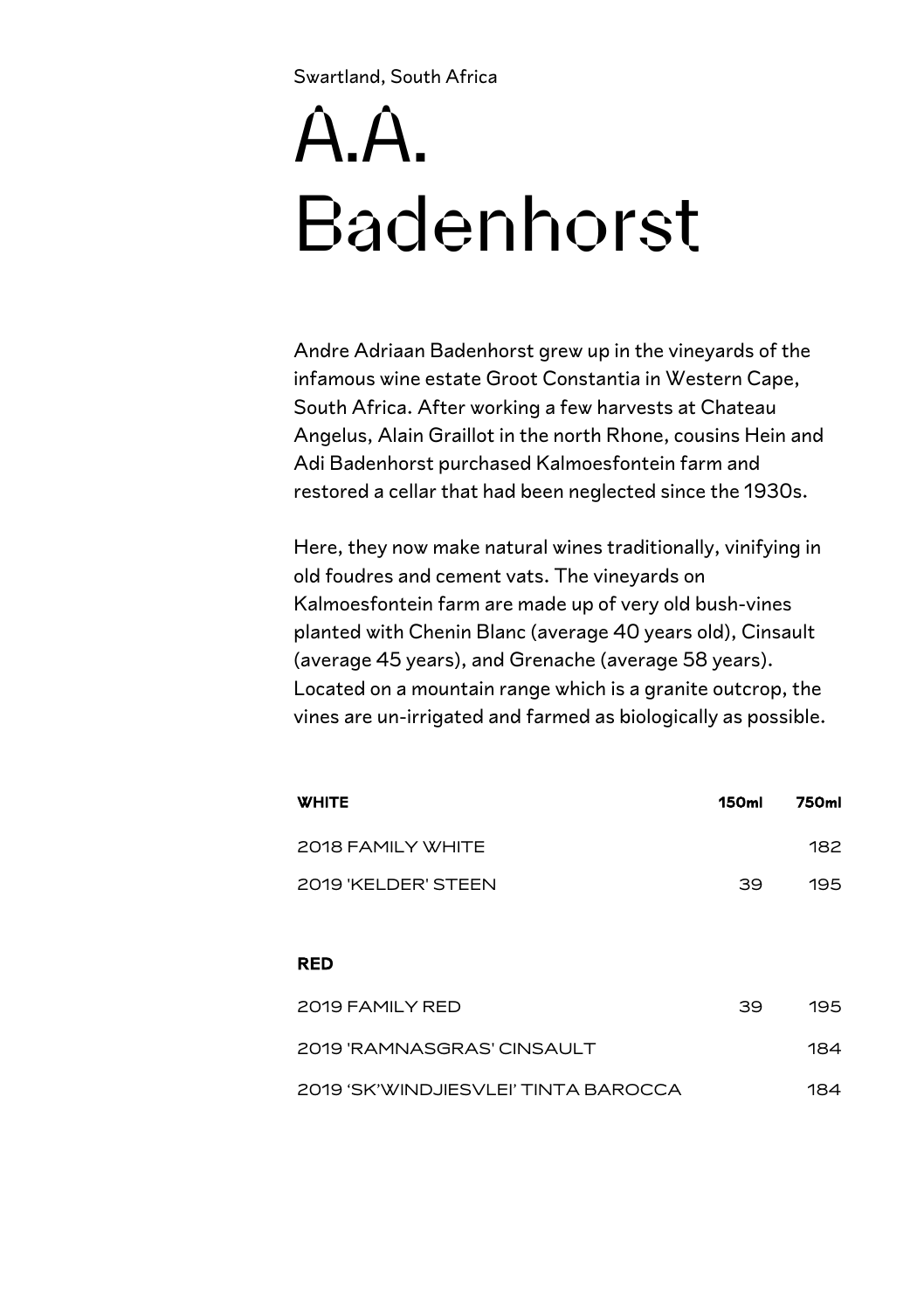| <b>APÉRITIF</b> | 45ml | 750ml |
|-----------------|------|-------|
| <b>CAPERTIF</b> |      | 136   |
| <b>AGAVE</b>    |      | 500ml |
| 4TH RABBIT      | 21   | 197   |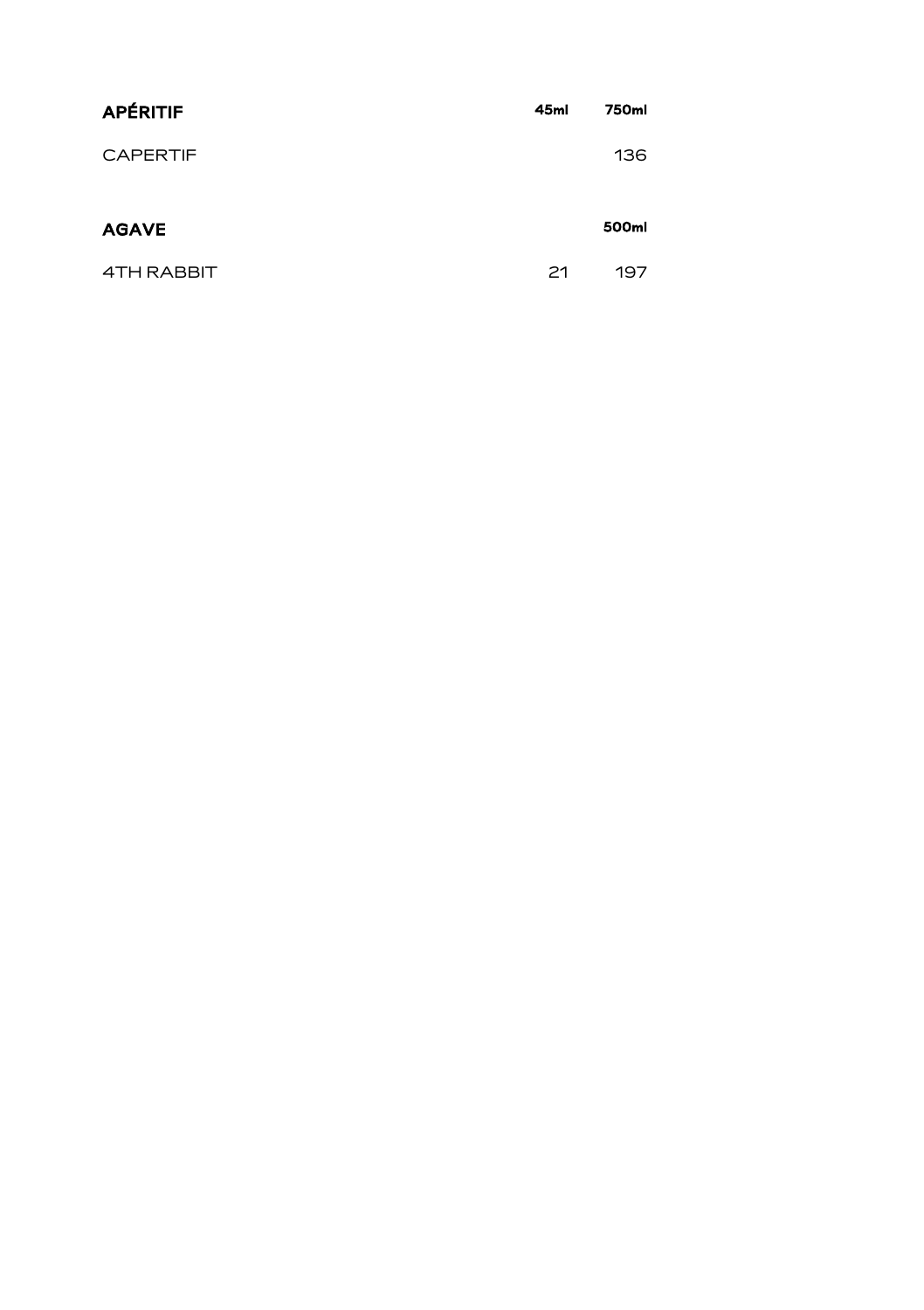## Goriška Brda, Slovenia Movia

For over three centuries, Movia's vineyards on both sides of the Italian-Slovenian border have produced wines that defy categorisation.

Purchased by the Kristancic family in 1820, the estate is now led by Ales, whose approach to winemaking is historicallyminded but radical. Whites are aged in 600-litre Slovenian oak casks or traditional Slovenian barriques, leaving them on the lees without stirring for more than two years. Reds are aged between three to seven years, but racking is never performed. Rather, Ales' fining and filtering procedures are governed by the atmospheric pressure incurred by the arrival of the new moon. Subject to the environment and the cosmos alike, this wholly natural approach presents wines in a state of brilliant clarity.

| <b>BUBBLY</b>     | <b>150ml</b> | 750ml |
|-------------------|--------------|-------|
| <b>2012 PURO</b>  |              | 175   |
| <b>WHITE</b>      |              |       |
| 2018 EXTO GREDIČ  |              | 135   |
| 2018 TURNO MALVAL |              | 148   |
| 2018 SAUVIGNON    | 34           | 168   |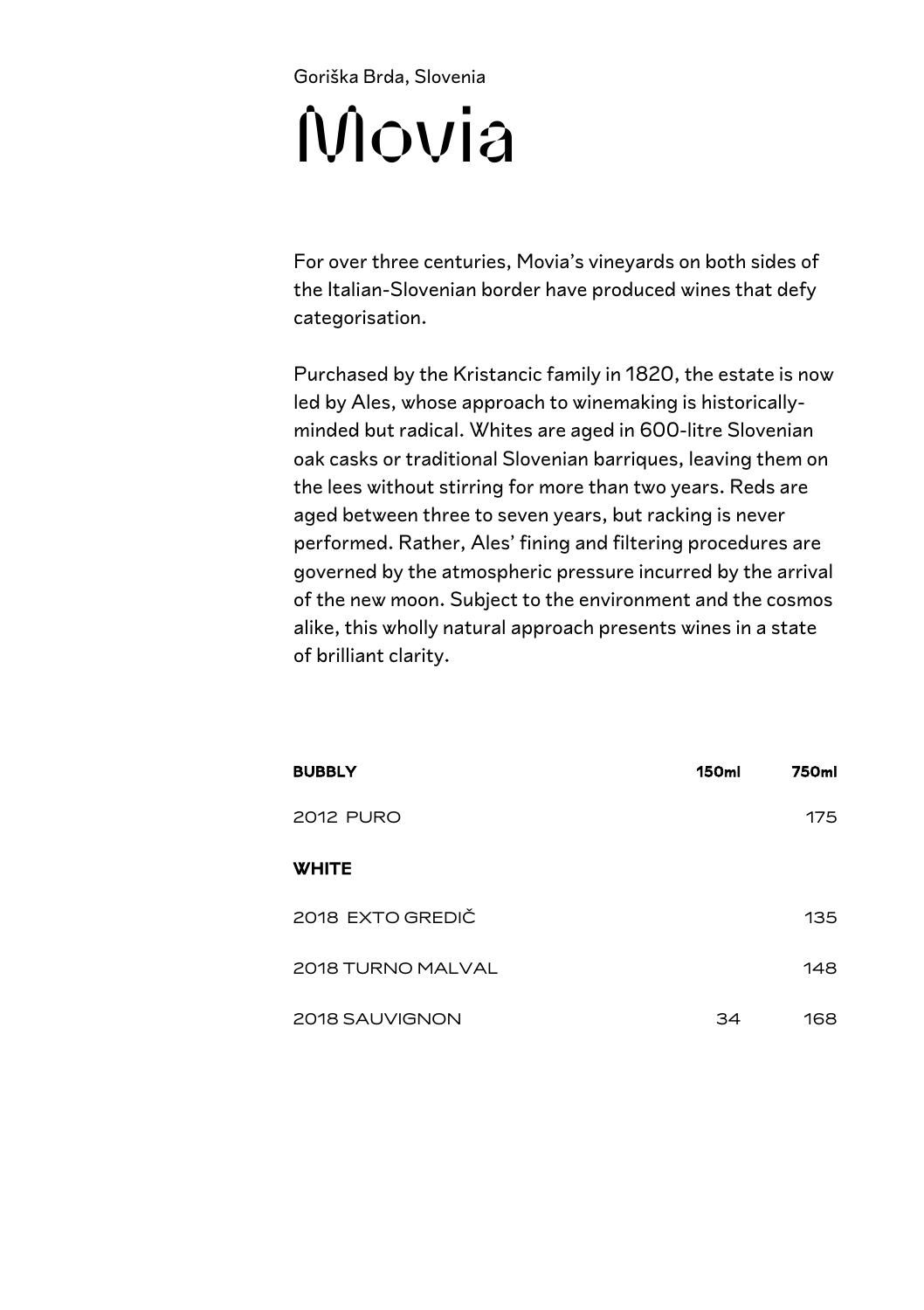| <b>ORANGE</b>            | <b>150ml</b> | 750ml | 1000ml |
|--------------------------|--------------|-------|--------|
| 2018 'SIVI' PINOT GRIGIO | 35           | 165   |        |
| 2020 REBULA              |              | 180   |        |
| 2016 LUNAR               |              |       | 218    |
|                          |              |       |        |
| RED                      |              |       |        |

| 2017 CABERNET SAUVIGNON | 133 |
|-------------------------|-----|
|                         |     |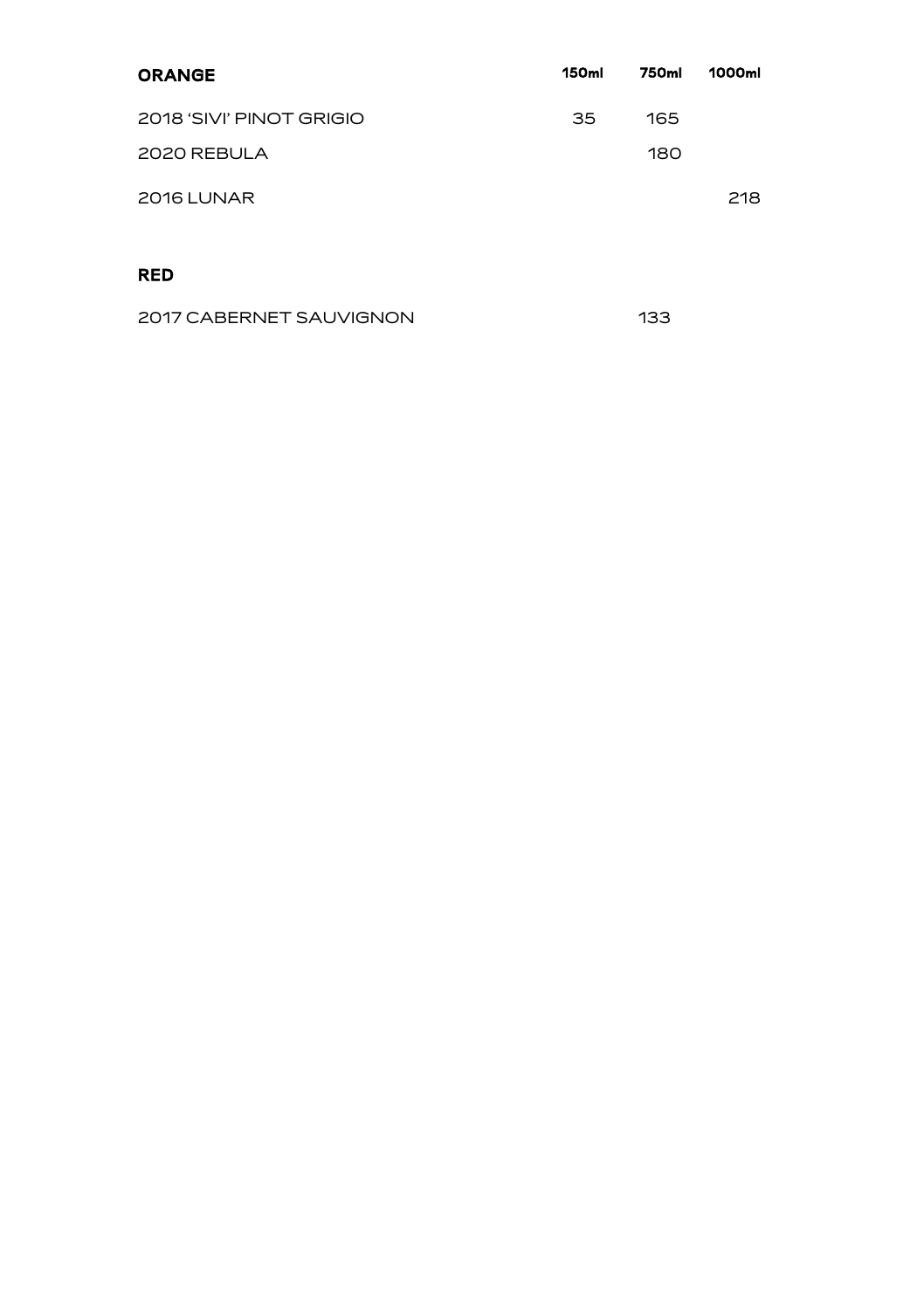Rome, Italy

## Samaroli

Samaroli has become synonymous with rarity, legend, and overwhelming sensory and aesthetic beauty. Throughout its heydays in the 1980s, Samaroli released dozens of bottlings which are now considered legendary, subject to intense competition whenever they appear at auction.

The company— originally founded by Silvano S Samaroli was one of the first dedicated bottlers to actively promote cask strength whisky, and is still one of the only ones to tout the beneficial effects of bottle-ageing with the beloved line on its rear labels: "Further matures in its bottle".

| <b>WHISKY</b>                     | 45ml | 700ml |
|-----------------------------------|------|-------|
| OVER AN ISLAY RAINBOW             |      | 615   |
| FFRRY TO ISLAY                    |      | 665   |
| 1996 GLENTAUCHERS – CASK 7839     | 44   | 613   |
| 1995 GLEN KEITH – CASK 171247     | 52   |       |
| 1999 GLENLIVET – CASK 77205       | ദറ   | 1155  |
| 1995 ALLT-A-BHAINNE – CASK 187836 | 49   | 688   |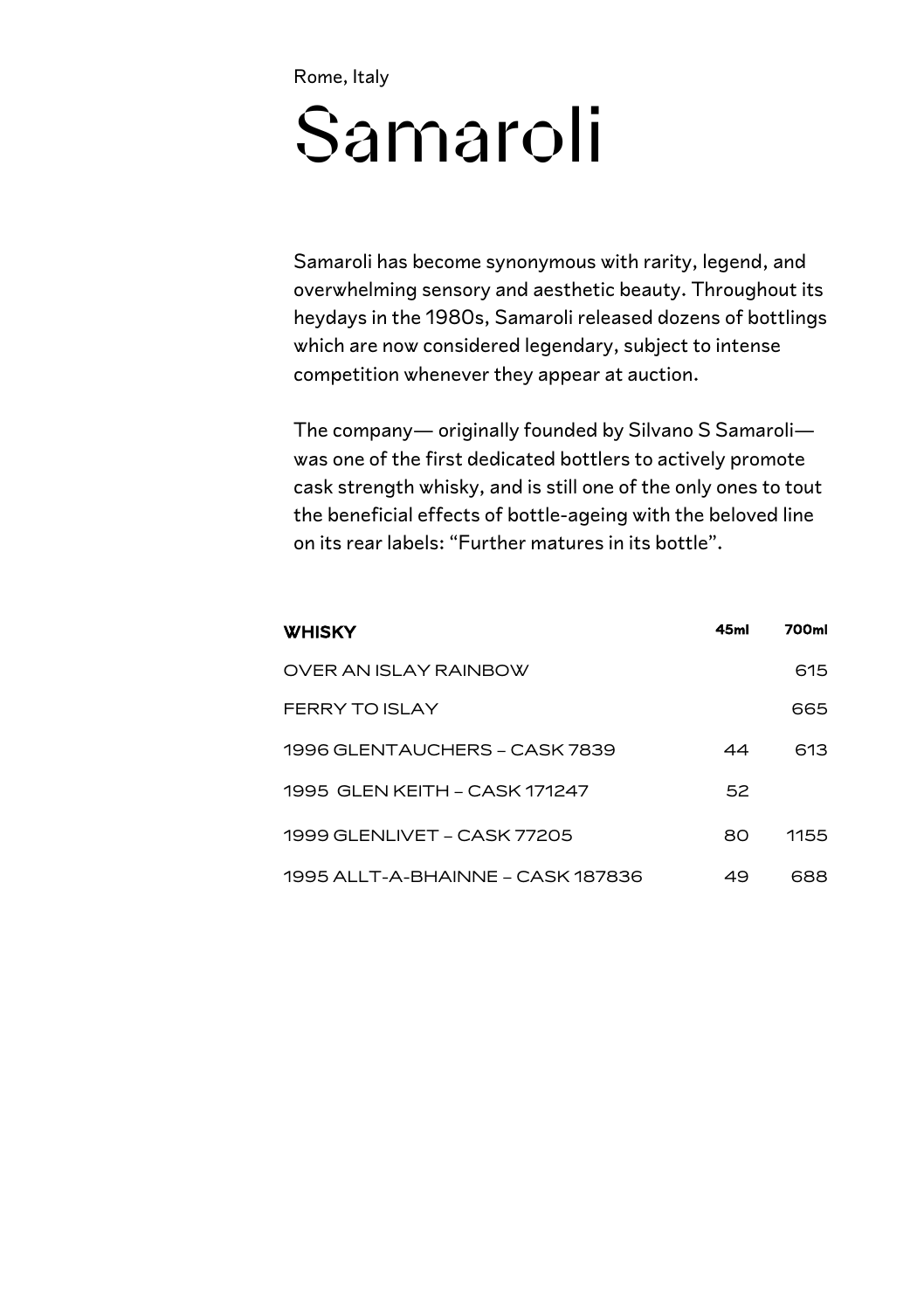| <b>WHISKY</b>                 | 45ml | 500ml | 700ml |
|-------------------------------|------|-------|-------|
| 1994 BRAFVAL - CASK 165654    | 36   |       | 492   |
| 1994 BRAEVAL - CASK 165700    | 54   |       | 755   |
| 2007 CAOL ILA – CASK 313175   | 61   |       |       |
| 2002 BOWMORE – CASK 14        | 77   |       | 861   |
| 1997 ISLE OF JURA - CASK 9119 | 28   |       |       |

#### RUM

| 1998 GUADELOUPE – CASK 2 | 35 |     |
|--------------------------|----|-----|
| 2000 BARBADOS – CASK 42  | 37 |     |
| 2002 DEMERARA – CASK 7   | 27 | 383 |

#### BRANDY

1964 BAS ARMAGNAC 80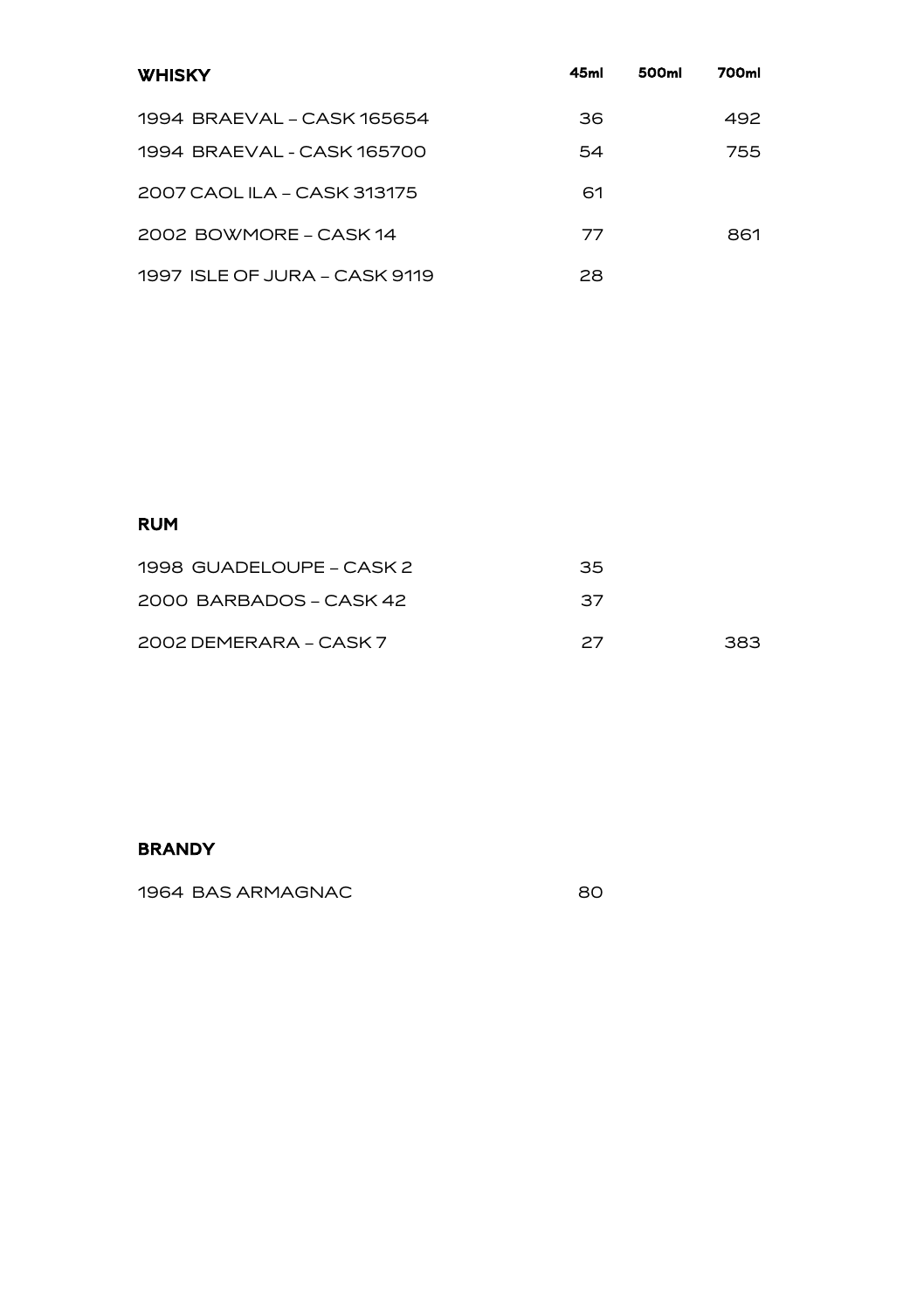Jaslico, Mexico

## Clase Azul

Clase Azul reflects a deep and thoughtful appreciation of Mexican traditions. Produced in the highlands of Jalisco, this exquisite line of tequilas is the result of meticulous attention to every part of the production process.

Organic blue agave is cooked in brick ovens for 72 hours, before they are crushed to extract the juices and mixed with a proprietary yeast. Once fermentation is complete, the alcohol is distilled twice with careful attention to ensure the highest quality spirit.

Bottles are individually hand-sculpted and painted by hand by over a hundred artisans in Santa Maria Canchesdá. Clase Azul is a tequila that redefines tequila.

| <b>TEQUILA</b> | 45ml | 700ml |
|----------------|------|-------|
| <b>PLATA</b>   | 34   | 465   |
| AÑEJO          | 85   | 1218  |
| <b>ULTRA</b>   | 216  | 3158  |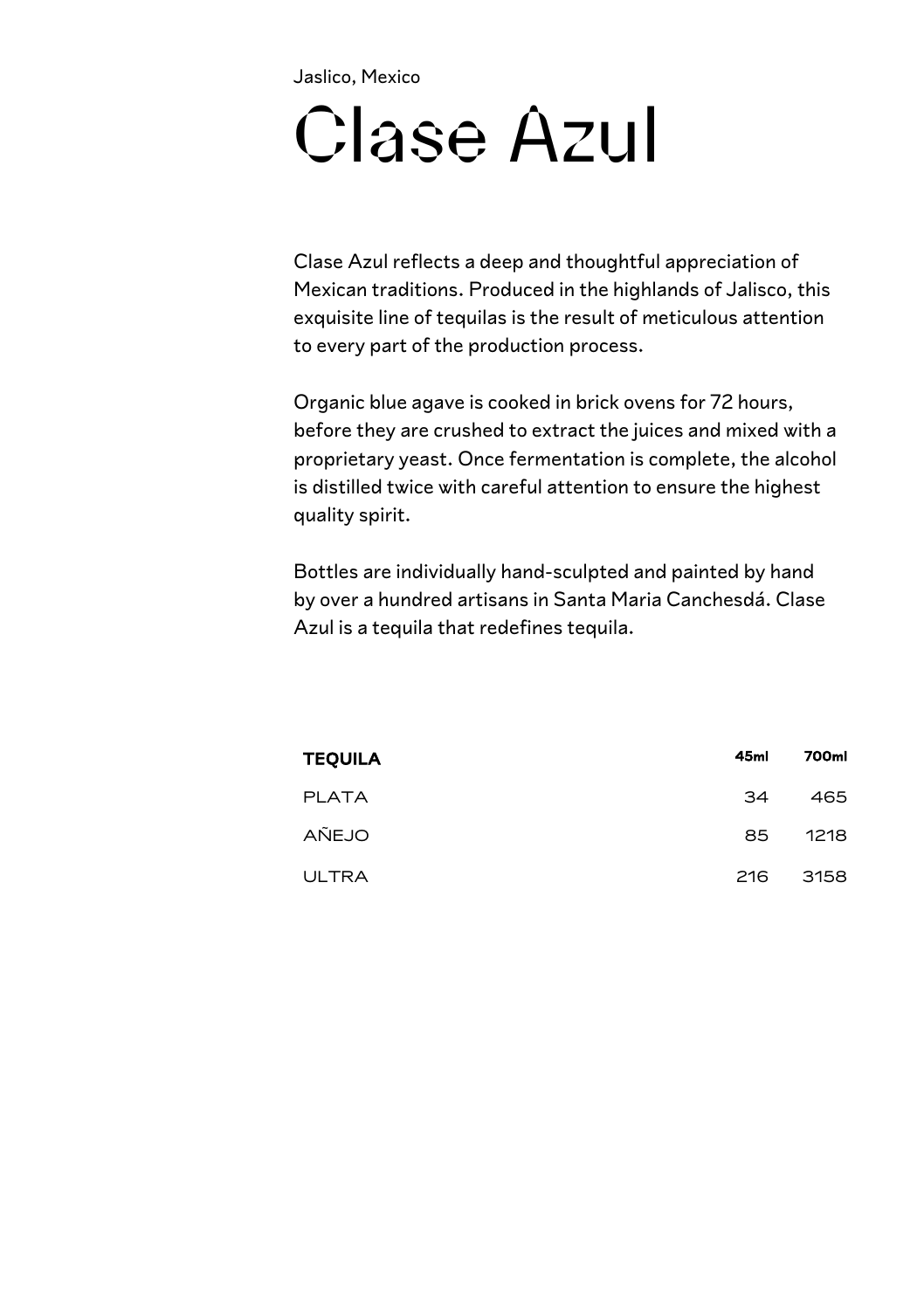Los Angeles, America

## Amass

Not all distilleries are made the same. Unlike most spirit brands, Amass has eschewed the brick-and-mortar model and taken its brand on the road, becoming the world's first nomadic distillery.

Travelling from city to city, Amass works with preferred distillers on small-batches of premium spirits. Each handcrafted bottle is the product of creative collaboration and meticulous iteration. Clean botanics for modern life, a reimagined drink.

| <b>VODKA</b>         | 45ml | 750ml |
|----------------------|------|-------|
| <b>BOTANIC VODKA</b> | 18   | 221   |
| <b>GIN</b>           |      |       |
| DRY GIN              | 18   | 221   |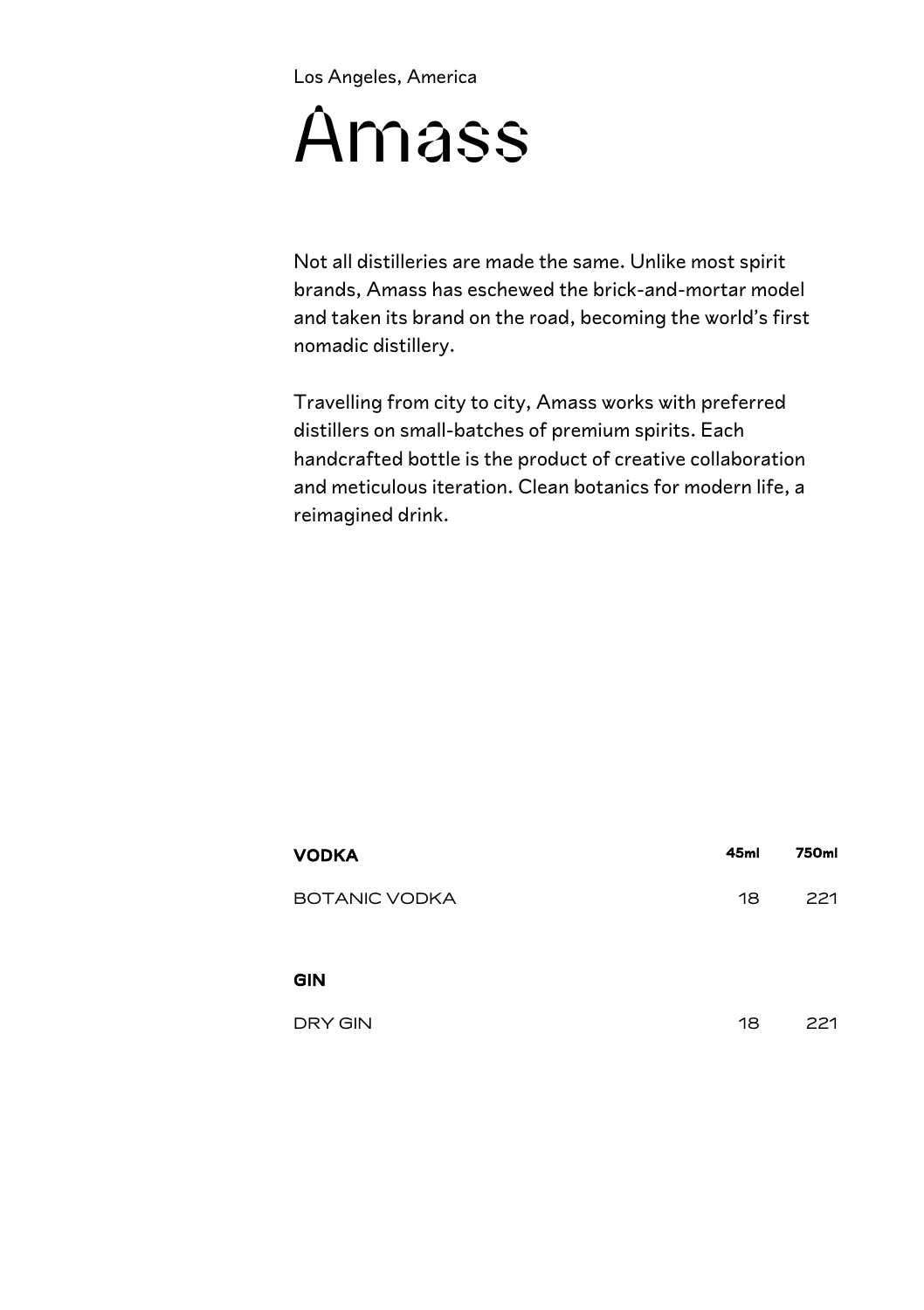Melbourne, Australia

## NON

There he was in 2015 – juicing for the non-alcoholic drinks pairing, at Noma in Copenhagen, one of the first of its kind. And he hated it. "It was so fucking tedious," says Chef William Wade.

Four years later, he's building on that foundation for his new venture, NON – with business partner Aaron Trotman – a zero-alcohol wine alternative made in Melbourne that channels the boundary-pushing non-alcoholic drinks pairings gaining traction in restaurants worldwide. Trotman had the idea; Wade had the know-how. For those enjoying a tipple, Non offers a way do it more responsibly, and with less hangover potential.

Going forward, the Melbourne label wants to follow in the footsteps of microbreweries: making seasonal and limited releases.

| <b>NON-ALCOHOLIC</b>         | 150ml | 750ml |
|------------------------------|-------|-------|
| SALTED RASPBERRY & CHAMOMILE | 17    | 68    |
| CARAMELISED PEAR & KOMBU     | 17    | 68    |
| TOASTED CINNAMON & YUZU      | 17    | 68    |
| ROASTED BEETROOT & SANSHO    | 17    | 68    |
| LEMON MARMALADE & HIBISCUS   | 17    | 68    |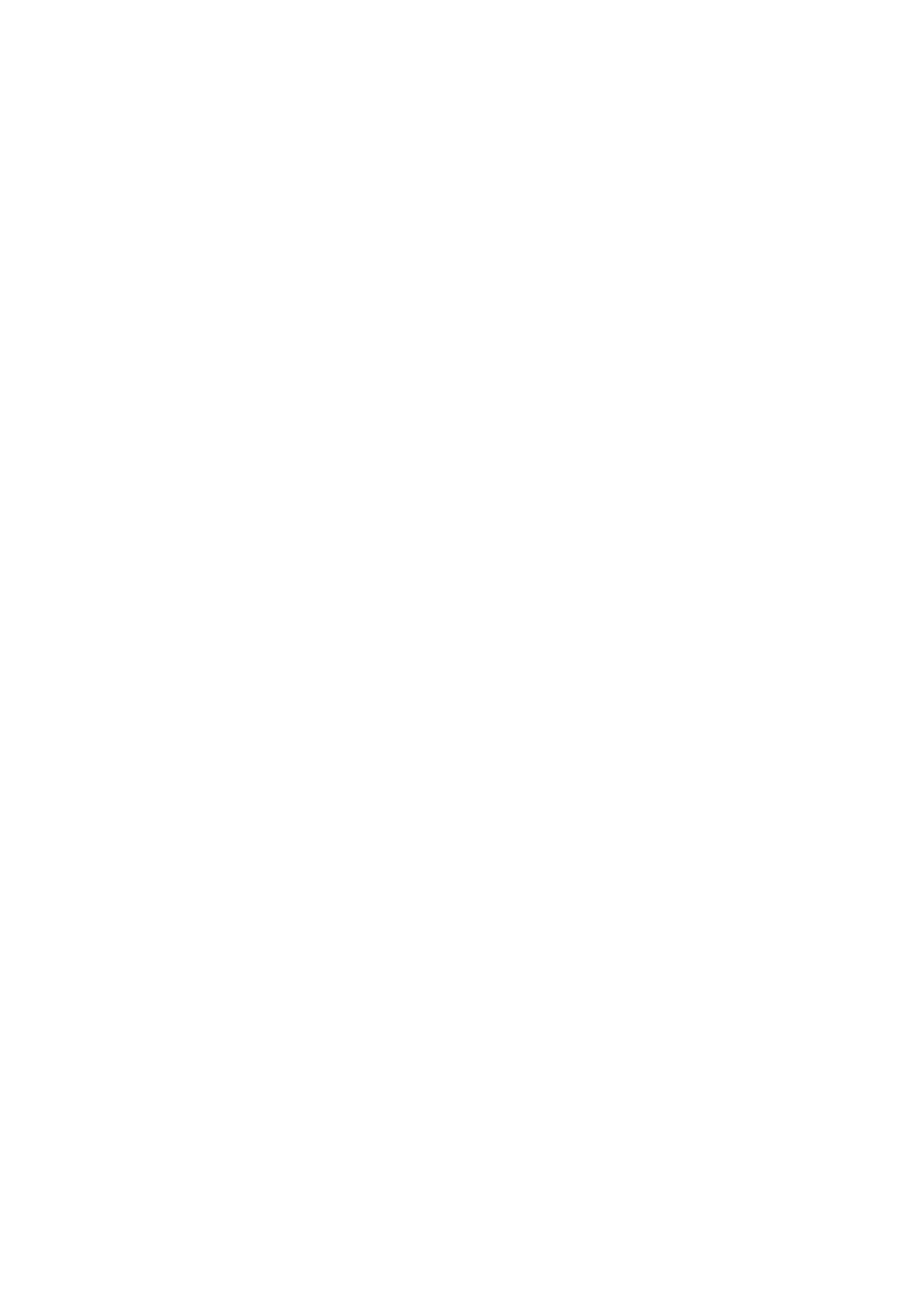### OFF THE RECORD

HAND SELECTED WINES FROM SOME OF THE BEST PRODUCERS AROUND THE WORLD

| <b>BUBBLY</b><br>NV LARMANDIER-BERNIER 'LONGITUDE' EXTRA BRUT, BLANC DE BLANCS<br>1 <sup>ER</sup> CRU, CHAMPAGNE, FRANCE                                            | 150ML<br>38 | <b>750ML</b><br>228        |
|---------------------------------------------------------------------------------------------------------------------------------------------------------------------|-------------|----------------------------|
| 2004 TAITTINGER, COMTES DE CHAMPAGNE, BRUT, BLANC DE BLANCS,<br>CHAMPAGNE, FRANCE                                                                                   |             | 540                        |
| NV JACQUES SELOSSE, BRUT INITIAL GC, CHAMPAGNE, FRANCE                                                                                                              |             | 620                        |
| <b>WHITE</b><br>2018 JOSEPH DROUHIN 'LES FOLATIÈRES' PULIGNY MONTRACHET 1 <sup>ER</sup> CRU,<br><b>BURGUNDY, FRANCE</b>                                             |             | 330                        |
| 2017 CHÂTEAU DE CHAMIREY 'LA MISSION' MERCUREY 1 <sup>ER</sup> CRU, MONOPOLE<br><b>BURGUNDY, FRANCE</b>                                                             | 39          | 180                        |
| 2019 NIEPOORT 'COCHE', DOURO, PORTUGAL                                                                                                                              |             | 285                        |
| <b>RED</b><br>2017 DOMAINE CLAUDE DUGAT BOURGOGNE, BURGUNDY, FRANCE                                                                                                 |             | 165                        |
| 2014 DOMAINE CAMUS CHARMES-CHAMBERTIN GC, BURGUNDY, FRANCE                                                                                                          |             | 290                        |
| 2018 DOMAINE PRIEURE ROCH CLOS DE VOUGEOT GC, BURGUNDY, FRANCE                                                                                                      |             | 1488                       |
| 2012 DOMAINE JEAN GRIVOT 'LES PRULIERS' 1ER CRU, NUITS-ST-GEORGES,<br><b>BURGUNDY, FRANCE</b>                                                                       |             | 420                        |
| 2005 CHÂTEAU LÉOVILLE LAS CASES 'CLOS DU MARQUIS', SAINT-JULIEN,<br><b>FRANCE</b>                                                                                   |             | 370                        |
| 2010 CHÂTEAU CALON-SÉGUR, SAINT-ESTÈPHE, FRANCE                                                                                                                     |             | 450                        |
| 2014 CHÂTEAU CLINET, POMEROL, FRANCE                                                                                                                                |             | 300                        |
| 2006 DOMAINE DE LA VIEILLE JULIENNE, RÉSERVE CHÂTEAUNEUF-DU-PAPE,<br><b>FRANCE</b>                                                                                  |             | 490                        |
| 2008 MASCARELLO GIUSEPPE E FIGLIO BAROLO 'MONPRIVATO', PIEDMONT.<br><b>ITALY</b>                                                                                    |             | 650                        |
| 2009 POGGIO ANTICO 'ALTERO' BRUNELLO DI MONTALCINO, TUSCANY, ITALY 49<br>TUSCANY, ITALY                                                                             |             | 205                        |
| 2014 LOUIS M. MARTINI 'GNARLY VINE' ZINFENDEL, MONTE ROSSO<br>SONOMA COUNTY, UNITED STATES OF AMERICA                                                               |             | 280                        |
| <b>SWEET</b><br>2011 CHÂTEAU RIEUSSEC 'LES CARMES DE RIEUSSEC', SAUTERNES, BORDEAUX 22<br>2007 PAOLO BEA SAGRANTINO DI MONTEFALCO PASSITO.<br>UMBRIA, ITALY (375ML) | 100ML       | <b>750ML</b><br>150<br>290 |